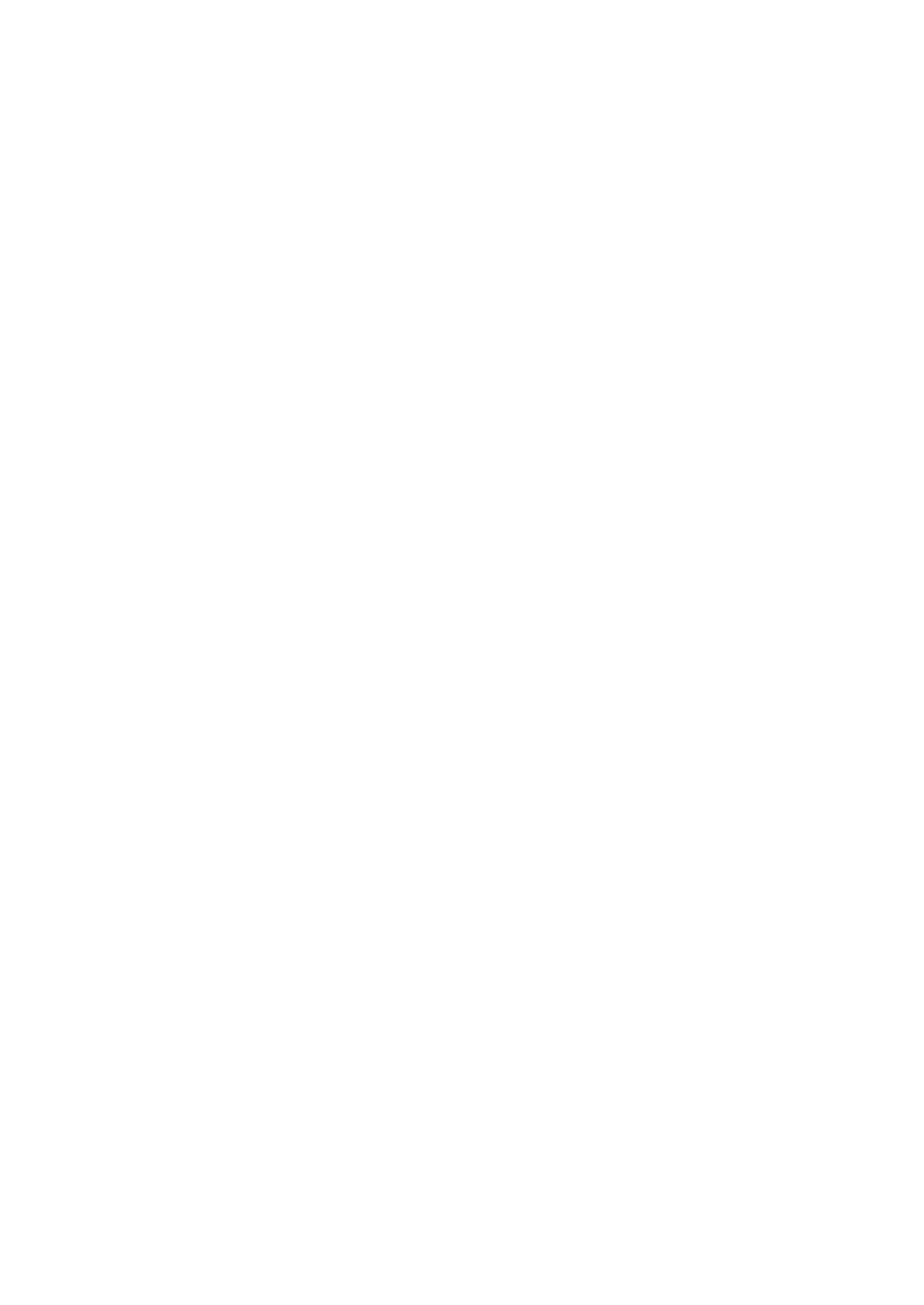#### $7.1$ **Hospital costs**

We have drawn on reference costs (http://www.doh.gov.uk/nhs/refcosts.htm) and report on NHS Trust and Primary Care Trusts combined. We have reviewed the data this year and included information for which there is a demand for. Any data showing an increase or decrease of greater than 20 per cent has been omitted and any data for which there are<br>fewer than 10 submissions has been omitted due to its potential unreliability. All costs have been upra levels using the HCHS Pay and Prices inflator.

| <b>MENTAL HEALTH SERVICES</b>                                      | Lower quartile | Upper quartile | National average |
|--------------------------------------------------------------------|----------------|----------------|------------------|
|                                                                    | £              | £.             | £.               |
| Inpatient attendances (cost per bed day)<br>Intensive care - adult | 412            | 608            | 464              |
| Acute care - adult                                                 | 203            | 256            | 234              |
| Rehabilitation - adult                                             | 200            | 256            | 219              |
| Children                                                           | 380            | 506            | 461              |
| Elderly                                                            | 197            | 249            | 217              |
| Inpatient day                                                      | 252            | 334            | 286              |
|                                                                    |                |                |                  |
| Specialist services (cost per bedday)                              | 312            | 465            | 381              |
| Eating disorder services                                           | 374            | 505            | 460              |
| Mother and baby units                                              |                |                |                  |
| Secure unit data (cost per bedday)                                 |                |                |                  |
| Local psychiatric intensive care units                             | 430            | 600            | 495              |
| Low-level secure services                                          | 316            | 405            | 371              |
| Medium-level secure services                                       | 392            | 478            | 416              |
| Outpatient attendances (cost per follow-up attendance)             |                |                |                  |
| General services                                                   |                |                |                  |
| Drug and alcohol services - adult                                  | 93             | 168            | 107              |
| Other services - adult                                             | 102            | 163            | 126              |
| Elderly - based on three-year average                              | 83             | 129            | 106              |
| General outpatient cost - adult                                    | 93             | 153            | 113              |
| General outpatient cost - children                                 | 192            | 278            | 228              |
| Specialist services                                                |                |                |                  |
| Eating disorder services                                           | 312            | 465            | 381              |
|                                                                    |                |                |                  |
| Community-based costs (cost per follow-up attendance)              |                |                |                  |
| Drug and alcohol services - adult                                  | 90             | 152            | 115              |
| Other services - adult                                             | 88             | 138            | 113              |
| Elderly - based on three-year average                              | 102            | 312            | 229              |
| General outpatient cost - adult                                    | 184            | 263            | 228              |
| General outpatient cost - children                                 | 79             | 135            | 92               |
| Specialist services                                                |                |                |                  |
| Eating disorder services - adult                                   | 129            | 192            | 138              |
| Eating disorder services - children                                | 121            | 210            | 156              |
| <b>PATIENT REHABILITATON</b>                                       |                |                |                  |
| Inpatient stay (cost per bed day)                                  |                |                |                  |
| Stroke                                                             | 182            | 274            | 220              |
| Elderly patients                                                   | 163            | 228            | 187              |
| Other patients                                                     | 182            | 282            | 218              |
| General inpatient cost                                             | 188            | 291            | 243              |
| Specialist services (children's services in brackets)              |                |                |                  |
| General surgery                                                    | 69 (83)        | 108 (131)      | 93 (102)         |
| General medicine                                                   | 85 (100)       | 138 (150)      | 115(99)          |
| Cardiology                                                         | 71(81)         | 118 (137)      | 101(142)         |
| Rehabilitation                                                     | 83(0)          | 251(0)         | 149(0)           |
| Paediatrics                                                        | 0(108)         | 0(189)         | 0(155)           |
| Podiatry                                                           | 20(0)          | 55 $(0)$       | 26(0)            |
| Day care attendances (cost per attendance)                         |                |                |                  |
| Stroke                                                             | 97             | 159            | 127              |
| Elderly patients                                                   | 83             | 89             | 128              |
| Other patients                                                     | 93             | 194            | 132              |
| General inpatient cost                                             | 87             | 191            | 129              |
| <b>A&amp;E SERVICES</b>                                            |                |                |                  |
| High cost investigation (referred/discharged)                      | 86             | 116            | 105              |
| Lower cost investigation (referred/discharged)                     | 67             | 86             | 77               |
| Non 24-hour A&E Department/Casualty Department                     | 23             | 40             | 34               |
| Walk-In Centres, follow-up attendances                             | 18             | 26             | 22               |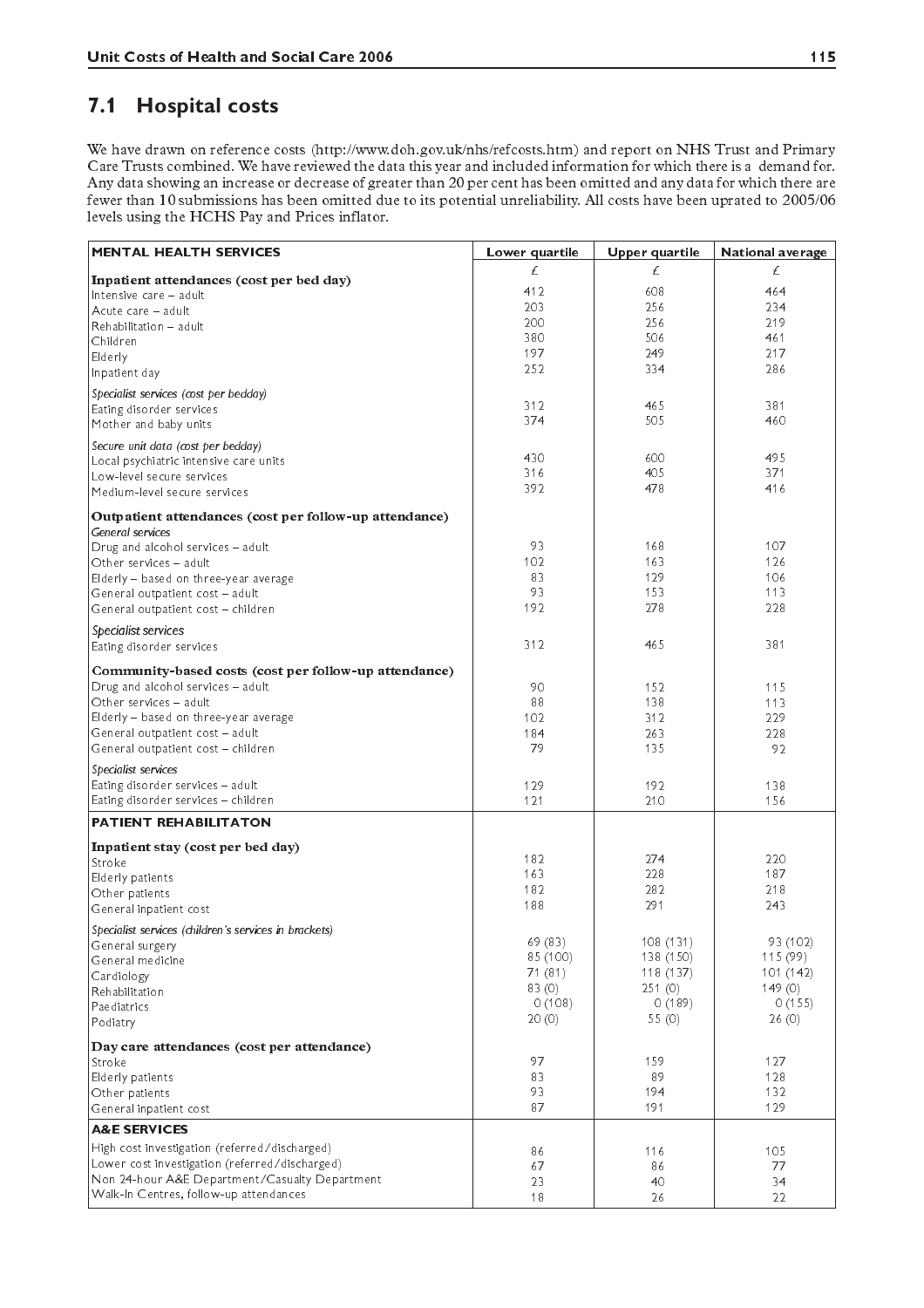#### **7.2 Paramedic and emergency ambulance services**

The costing is based on one Ambulance Trust which provided information about expenditure, value of capital, salary levels and activity for 1994/1995. Prices have been uprated by HCHS inflators. Information is provided about three types of service: paramedic units; emergency ambulance services; and patient transport services. In practice, all emergency ambulance services provided by the Trust are now paramedic units but, as separate costs were required for a currently unpublished study, separate costings have been provided here. Unit costs are provided for successfully completed journeys, allowing for the costs of so-called 'abortive' journeys.

Using reference costs (www.doh.gov.uk/nhs/exec/refcosts.htm), the average cost for an emergency transfer in an urban setting was  $\int$ 166 and in a rural setting  $\int$ 200 in 2005.

|                                        | <b>Paramedic</b><br>unit<br>(PU) | <b>Emergency</b><br>ambulance<br>(EA) | <b>Patient</b><br>transport<br>service<br>(PTS) | <b>Notes</b>                                                                                                                                                                                                                                                                                                                                                                                                                                                                                                                                                                                                                                                                                                                                                                       |
|----------------------------------------|----------------------------------|---------------------------------------|-------------------------------------------------|------------------------------------------------------------------------------------------------------------------------------------------------------------------------------------------------------------------------------------------------------------------------------------------------------------------------------------------------------------------------------------------------------------------------------------------------------------------------------------------------------------------------------------------------------------------------------------------------------------------------------------------------------------------------------------------------------------------------------------------------------------------------------------|
| Overheads<br>and<br>management         | £132                             | £132                                  | £132                                            | Accounts were used to identify expenditure on management and<br>administrative costs, operational costs (e.g. vehicle running costs) and<br>overheads (including heating and lighting, training, building maintenance<br>and so on). Both these and capital costs of buildings and land were<br>assumed to be invariant with respect to type of ambulance journey.                                                                                                                                                                                                                                                                                                                                                                                                                 |
| <b>Buildings and</b><br>land           | £2.40                            | £2.40                                 | £2.40                                           | Capital costs associated with the buildings and land invested in the<br>ambulance service were estimated by discounting their capital value<br>over 60 years at 3.5 per cent.                                                                                                                                                                                                                                                                                                                                                                                                                                                                                                                                                                                                      |
| Ambulances<br>and<br>equipment         | £18                              | £16                                   | £14                                             | Paramedic Units (PU) and Emergency Ambulances (EA) use exactly the<br>same type of vehicle with similar equipment on board. The ambulances<br>cost £45,938 new and standard equipment including defibrillators costs<br>£11,484 per vehicle. Vehicles and the equipment are expected to last<br>five years. The only additional equipment carried by PUs is the<br>'paramedic case' which costs £1,723 and is replaced annually. PTSs use<br>a different type of ambulance which costs £31,008 and is expected to<br>last seven years. Discounting at 3.5 per cent the annual cost of a PU is<br>£14,373; an EA is £12,719 and a PTS £5,070. The average number of<br>journeys per emergency ambulance was 1152 and the average number<br>of journeys per transport ambulance 520. |
| Crew salaries<br>and wages             | £138                             | £134                                  | £103                                            | A crucial distinguishing characteristic of the different services is the type<br>of crew. A PU carries one paramedic (average salary £30,417 pa) and<br>one technician (average salary £28,628). An EA is crewed by two<br>technicians and a PTS by two care assistants (average salary £15,634).<br>Once national insurance and pension payments are included the average<br>annual crew cost is £66,131 for a PU; £64,127 for an EA; and £35,021<br>for a PTS. The average number of journeys per EA and PU crew is 480<br>per year, PTS crews provides an average of 339 journeys per PTS crew.                                                                                                                                                                                 |
| Total                                  | £289                             | £289                                  | £252                                            |                                                                                                                                                                                                                                                                                                                                                                                                                                                                                                                                                                                                                                                                                                                                                                                    |
| Cost per<br>minute                     | £6.50                            | £6.30                                 | n.a.                                            | Based on the average length of an emergency journey: 44.4 minutes.                                                                                                                                                                                                                                                                                                                                                                                                                                                                                                                                                                                                                                                                                                                 |
| Average cost<br>per patient<br>journey | £3231                            | £246                                  | £50                                             | A successful vehicle journey is equivalent to transporting a single patient<br>for A&E services. PUs averaged 49.5 minutes per journey and EAs 38.6<br>minutes per journey. An average of five patients per vehicle journey was<br>assumed for PTS.                                                                                                                                                                                                                                                                                                                                                                                                                                                                                                                                |

<sup>1</sup> Allowing for different lengths of time to complete journey.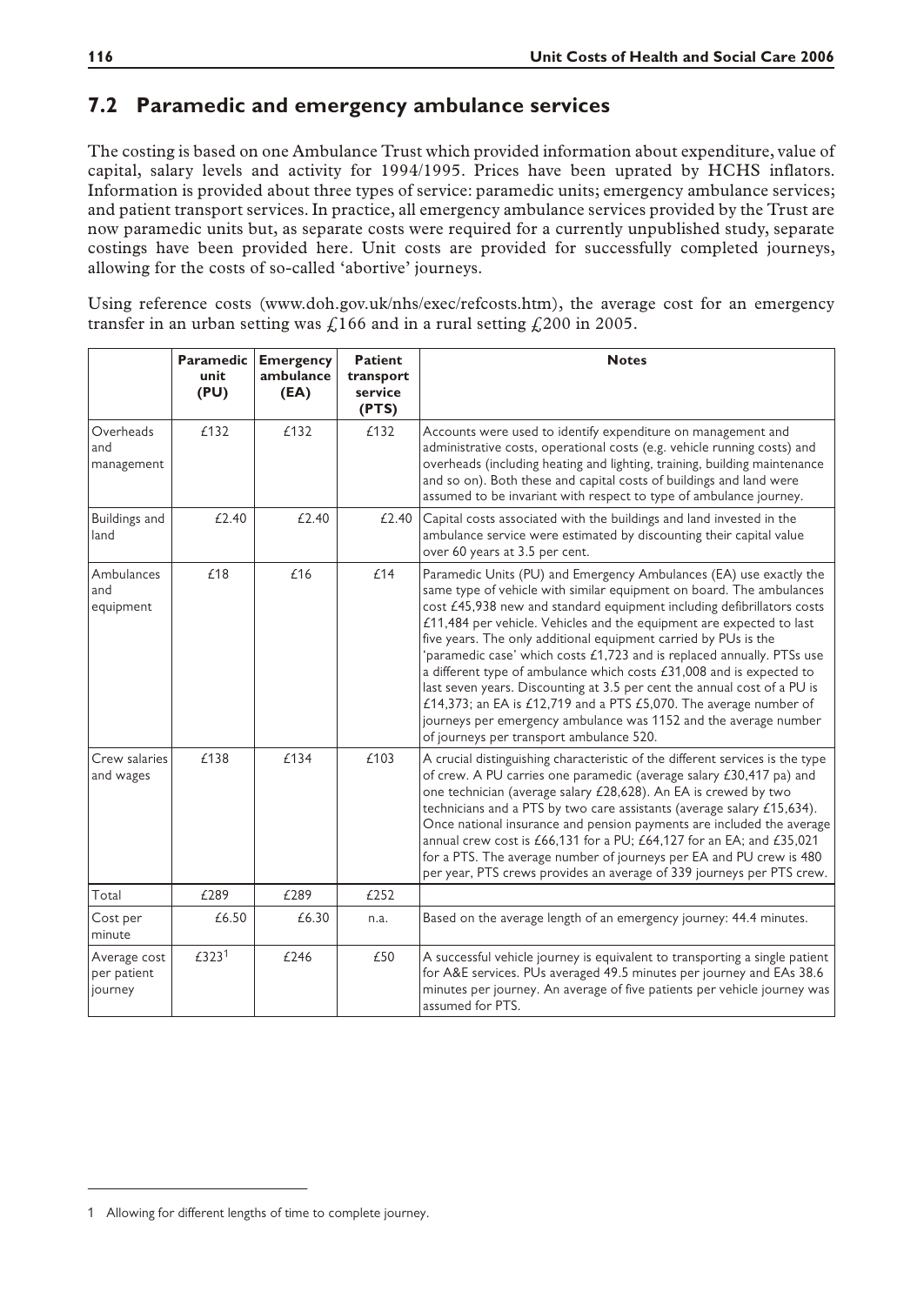#### **7.3 NHS wheelchairs**

Information about wheelchair costs is based on the results of a study of six sites supplying wheelchairs (excluding wheelchairs for children).<sup>1</sup> Prices have been uprated from 1994/1995 levels using the HCHS prices inflator. The study information was supplemented with national data not available from the sites. Three main types are identified: those propelled by an attendant or self propelled; a lighter type of chair especially designed for active users, and powered wheelchairs. (Active users are difficult to define, but the term generally refers to individuals who are permanently restricted to a wheelchair but are otherwise well and have high mobility needs). The range of purchase costs is very high for the latter two types, ranging from  $\hat{L}$ 168 to  $\hat{L}$ 899 for active user chairs and  $\hat{L}$ 955 to  $\hat{L}$ 1,685 for powered chairs (1994/95 prices uprated to current values). The costs have allowed for the cost of modifications in the estimated capital value, but this is a very approximate mid-range figure so specific information should be used wherever possible.

| Type of chair                                                                                                                 | <b>Total value</b><br>2005/2006 | Annual cost<br>2005/2006 | <b>Notes</b>                                                                                                                                                                                                                                                                                                                                                                                                                                                                             |  |  |
|-------------------------------------------------------------------------------------------------------------------------------|---------------------------------|--------------------------|------------------------------------------------------------------------------------------------------------------------------------------------------------------------------------------------------------------------------------------------------------------------------------------------------------------------------------------------------------------------------------------------------------------------------------------------------------------------------------------|--|--|
| Capital costs<br>Self or attendant propelled<br>Active user<br>Powered                                                        | £233<br>£581<br>£1,160          | £54<br>£132<br>£264      | Capital value has been annuitised over five years at a discount<br>rate of 3.5 per cent to allow for the expected life of a new chair.<br>In practice, 50 per cent of wheelchairs supplied have been<br>reconditioned, not having been worn out by the time their first<br>users ceased to need them. The cost of reconditioning has not<br>been included in the cost of maintenance: this should be<br>included in the initial capital valuation when detailed information<br>is known. |  |  |
| Revenue costs<br>Maintenance<br>- non-powered<br>- powered                                                                    |                                 | £24<br>£95               | Revenue costs exclude therapists' time but include the staff costs<br>of maintenance. The costs include all costs for pressure relief.                                                                                                                                                                                                                                                                                                                                                   |  |  |
| Agency overheads                                                                                                              |                                 |                          | No estimate of management overhead costs is available. They<br>are likely to be minimal.                                                                                                                                                                                                                                                                                                                                                                                                 |  |  |
| Unit costs available 2005/2006                                                                                                |                                 |                          |                                                                                                                                                                                                                                                                                                                                                                                                                                                                                          |  |  |
| £78 per self or attendant propelled chair per year; £156 per active user per chair per year; £359 per powered chair per year. |                                 |                          |                                                                                                                                                                                                                                                                                                                                                                                                                                                                                          |  |  |

<sup>1</sup> Personal communication with Richard Murray, National Health Service Management Executive, 1995.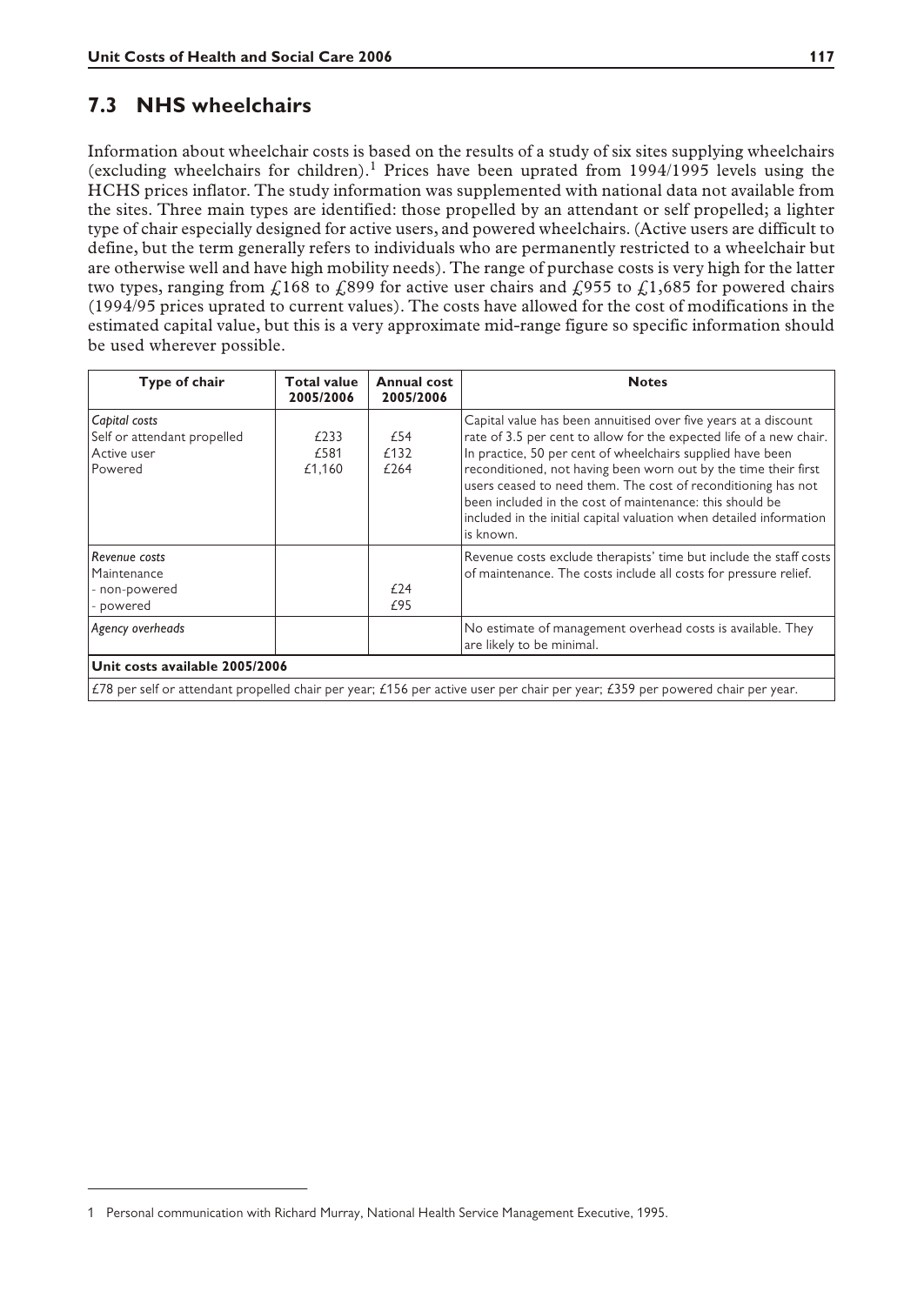#### **7.4 Local authority equipment and adaptations**

Information about the capital cost of installing equipment and making adaptations to property is based on a benchmark study of the cost of aids and adaptations undertaken for the Department of the Environment by Ernst & Young.<sup>1</sup> The intention was to provide illustrative rather than statistically representative costs of installation. Forty local authorities provided information. Major variations were reported, probably reflecting differences in the scale of work undertaken. The median rather than the mean cost was used by Ernst & Young to overcome the spread of reported costs. All costs have been inflated from 1992 prices using the BCIS/ABI House Rebuilding Cost Index.<sup>2</sup> Although this information is rather dated, information contained in the BCIS Access Audit Price Guide, 2002 suggested that the uprated figures are in line with current building  $costs$ .<sup>3</sup>

The period over which equipment and adaptations should be annuitised is open to debate. Ideally it should be annuitised over the useful life of the aid or adaptation. In many cases this is linked to the length of time the person using the appliance is expected to remain at home. Where it is expected that the house would be occupied by someone else who would also make use of the adaptation, a longer period would be appropriate. Clearly, this is difficult to do in practice. Many housing authorities have problems making sure that heavily adapted dwellings are occupied by people who can make use of the adaptations. In the 1997 report, the annual median value was discounted over 10 years at 6 per cent but in previous editions of this report, as there is a competitive market in providing these aids and adaptations, it was argued that 8 per cent was a more appropriate discount rate. Due to government guidelines on the discount rate this table shows the items annuitised over 10 years at 3.5 per cent.

| <b>Equipment or</b><br>adaptation | Mean   | Median  | Range   |                | <b>Median annual</b><br>equipment<br>cost |
|-----------------------------------|--------|---------|---------|----------------|-------------------------------------------|
|                                   |        |         | Minimum | <b>Maximum</b> | 3.5%<br>discount                          |
| Additional heating                | £380   | £351    | £128    | £4,365         | £42                                       |
| Electrical modifications          | £387   | £453    | £51     | £3,454         | £54                                       |
| Joinery work (external door)      | £448   | £533    | £231    | £1,100         | £64                                       |
| Entry phones                      | £317   | £431    | £190    | £2.698         | £52                                       |
| Individual alarm systems          | £336   | £394    | £187    | £847           | £47                                       |
| Grab rail                         | £83    | £46     | £3      | £373           | £6                                        |
| Hoist                             | £826   | 2.306   | £338    | £7,185         | £277                                      |
| Low level bath                    | £469   | £588    | £317    | £1,288         | £71                                       |
| New bath/shower room              | £6,875 | £13,172 | £3,384  | £30,453        | £1,583                                    |
| Redesign bathroom                 | £1,258 | £2.947  | £423    | £6,768         | £354                                      |
| Redesign kitchen                  | £2,540 | £3.492  | £620    | £5,921         | £420                                      |
| Relocation of bath or shower      | £936   | £1,789  | £159    | £9,439         | £215                                      |
| Relocation of toilet              | £764   | £1,526  | £151    | £3,637         | £183                                      |
| Shower over bath                  | £836   | £777    | £187    | £2,132         | £93                                       |
| Shower replacing bath             | £2,284 | £2,151  | £418    | £3,880         | £259                                      |
| Graduated floor shower            | £1,118 | £2,615  | £1,142  | £5,956         | £314                                      |
| Stairlift                         | £2,309 | £2,912  | £2,030  | £6,508         | £350                                      |
| Simple concrete ramp              | £571   | £340    | £59     | £2,445         | £41                                       |

<sup>1</sup> Ernst & Young (1994) *Benchmark Study of the Costs of Aids and Adaptations,* Report No. 4, Report to the Department of the Environment, London.

<sup>2</sup> Building Cost Information Service (2005) *Survey of Tender Prices*, BCIS, Royal Institution of Chartered Surveyors, Kingston-upon-Thames.

<sup>3</sup> Building Cost Information Service (2002) *Access Audit Price Guide*, BCIS, Royal Institution of Chartered Surveyors, Kingston-upon-Thames.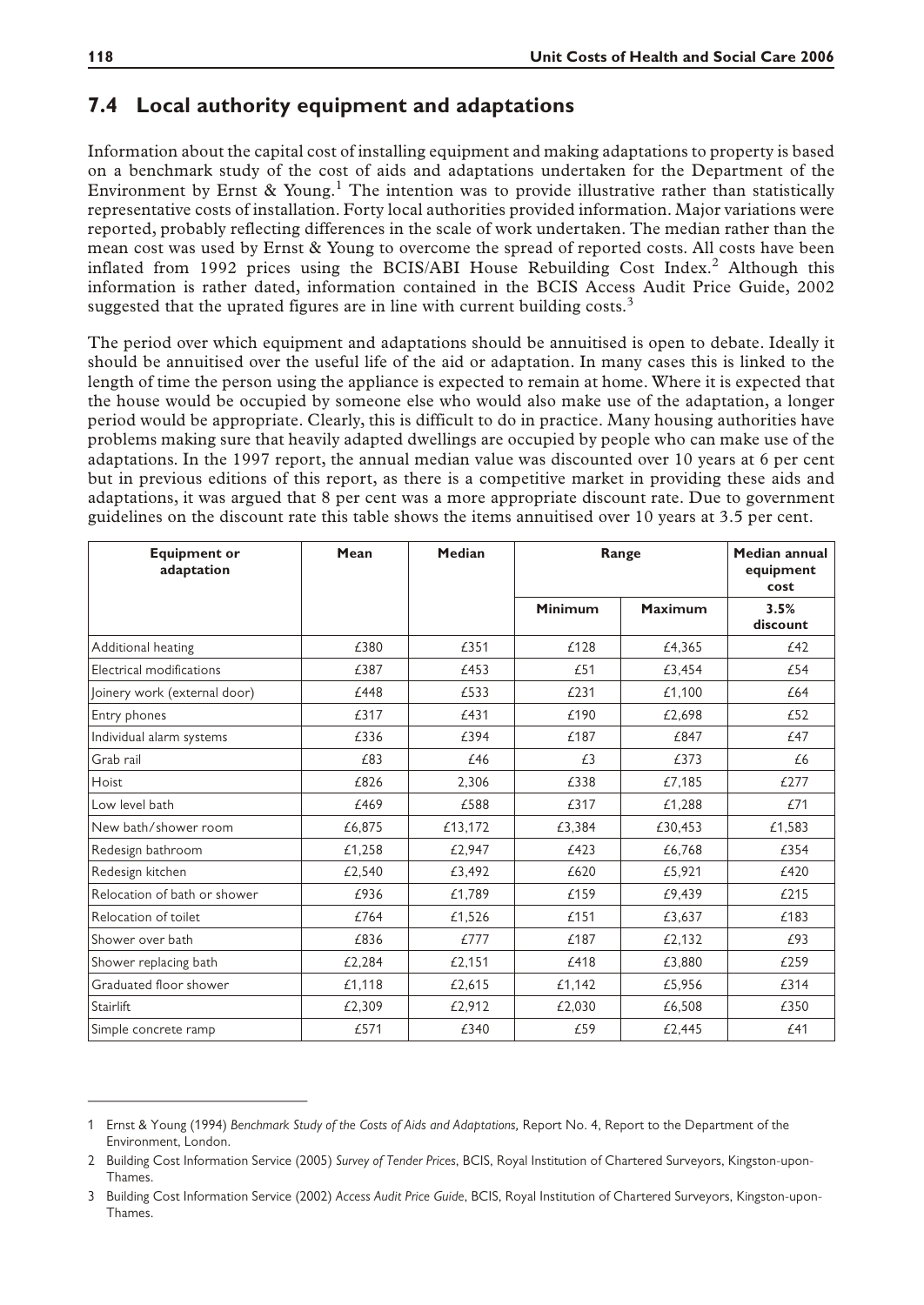#### **7.5 Training costs of health service professionals**

This schema provides a breakdown of the training costs incurred.<sup>1</sup> The components of the cost of training health service professionals are the costs of tuition; infrastructure costs (such as libraries); costs or benefits from clinical placement activities and lost production costs during the period of training where staff are taken away from their posts in order to train.

For pre-registration courses, we need to consider the costs of tuition, the net cost or value of clinical placement and living expenses over the duration of the course.

This table shows the total investment after allowing for the distribution of the costs over time to give the total investment incurred during the working life of the health service professional, and also the expected annual cost to reflect the distribution of the returns on the investment over time.

The investment costs of education should always be included when evaluating the cost-effectiveness of different approaches to using health service staff as it is important to include all the costs implicit in changing the professional mix. For the most part, these investment costs are borne by the wider NHS and individuals undertaking the training rather than trusts, so those costing exercises which are concerned with narrowly defined costs to the provider organisation would not want to incorporate these investment costs.

|                                         | <b>Pre-registration</b> |                                                      |                              | <b>Totals</b><br>Post-<br>graduate<br>training |                     |                                           |
|-----------------------------------------|-------------------------|------------------------------------------------------|------------------------------|------------------------------------------------|---------------------|-------------------------------------------|
|                                         | <b>Tuition</b>          | Living<br>expenses/<br>lost pro-<br>duction<br>costs | <b>Clinical</b><br>placement | <b>Tuition and</b><br>replace-<br>ment costs   | Total<br>investment | <b>Expected</b><br>annual cost<br>at 3.5% |
| <b>Professionals Allied to Medicine</b> |                         |                                                      |                              |                                                |                     |                                           |
| Physiotherapist                         | 27,566                  | 24,626                                               | $\Omega$                     | $\Omega$                                       | 52,193              | 4,270                                     |
| Occupational Therapist                  | 25,602                  | 24.626                                               | $\Omega$                     | $\Omega$                                       | 50,229              | 4,116                                     |
| Speech and Language Therapist           | 19,856                  | 32,286                                               | $\Omega$                     | 0                                              | 52,143              | 4,380                                     |
| Dietician                               | 20,243                  | 32,286                                               | $\Omega$                     | 0                                              | 52,529              | 4,465                                     |
| Radiographer                            | 38,143                  | 24,626                                               | 0                            | 0                                              | 62,769              | 5,113                                     |
| Pharmacist                              | 28,988                  | 42,729                                               | 6,684                        | 5,627                                          | 84,012              | 6,643                                     |
| <b>Nurses</b>                           |                         |                                                      |                              |                                                |                     |                                           |
| Ward Managers/Staff Nurses              | 28,398                  | 25,605                                               | $-10,610$                    | $\Omega$                                       | 43.392              | 4,229                                     |
| Nurse Specialist (Community)            | 28,398                  | 25,605                                               | $-10.610$                    | 13.732                                         | 57,124              | 5,326                                     |
| <b>Health Visitor</b>                   | 28,398                  | 25,605                                               | $-10,610$                    | 13,732                                         | 57,124              | 5,861                                     |
| Nurse (Mental Health)                   | 28,524                  | 25.605                                               | $-10.095$                    | 13.732                                         | 57,767              | 5,450                                     |
| Nurse (GP practice)                     | 28,398                  | 25,605                                               | $-10.610$                    | 13.732                                         | 57,124              | 5,326                                     |
| <b>Doctors</b>                          |                         |                                                      |                              |                                                |                     |                                           |
| Pre-Registration House Officer          | 57.724                  | 40.601                                               | 147.669                      | $\Omega$                                       | 245.570             | 19,673                                    |
| Senior House Officer                    | 57,724                  | 40.601                                               | 147.669                      | 19.438                                         | 265,007             | 21,034                                    |
| Specialist Registrar                    | 57,724                  | 40,601                                               | 147.669                      | 46.092                                         | 291,661             | 23,100                                    |
| Consultants                             | 57,724                  | 40,601                                               | 147,669                      | 100,317                                        | 345,887             | 28,263                                    |
| GP                                      | 57,724                  | 40,601                                               | 147,669                      | 75,707                                         | 321,277             | 27,556                                    |

The figure for clinical placement for nurses is shown as a negative number because the input during the placement represents a benefit to the service provider offering the placement.

<sup>1</sup> Netten, A., Knight, J., Cooley, R. & Slight, A. (1998) *Development of a Ready Reckoner for Staff Costs in the NHS, Vols 1 & 2*, Personal Social Services Research Unit, University of Kent, Canterbury.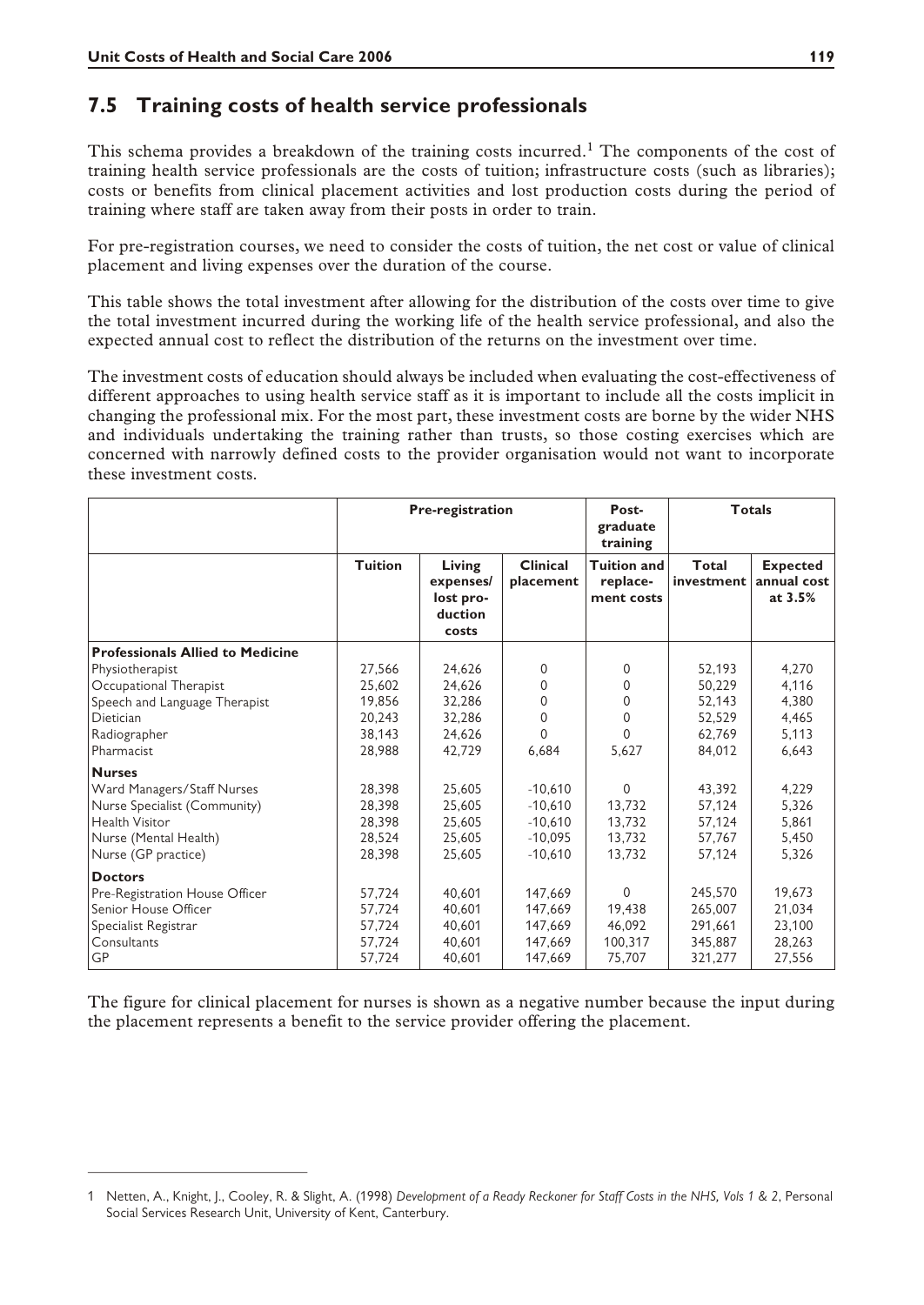## **7.6 Rapid Response Service**

This schema is based on information received from the Royal Victoria Hospital. The Rapid Response service serves the Shepway Primary Care Trust Areas and is designed to provide the local community with an alternative to hospital admission/long term care where appropriate. The information is based on 2002/2003 costs and uprated using the appropriate inflators. A comparative scheme providing health and social care to patients in their own homes has produced total costs of £634,000, costs for a delivered hour of £57 excluding qualifications and  $\&62$  including qualifications. The average cost per delivered hour of the two schemes is  $\&38$  and  $\&41$  including qualifications.

| <b>Costs and unit</b><br>estimation                            | 2005/2006<br>value                                                                                                                 | <b>Notes</b>                                                                                                                                                                                                                                                                                                                                                                |  |
|----------------------------------------------------------------|------------------------------------------------------------------------------------------------------------------------------------|-----------------------------------------------------------------------------------------------------------------------------------------------------------------------------------------------------------------------------------------------------------------------------------------------------------------------------------------------------------------------------|--|
| A. Wages/salary                                                | £131,386 per year                                                                                                                  | Based on the mid-point of Agenda for Change (AfC) salaries. Includes a<br>team of two nurses (Band 5), five clinical support assistants (Band 2), two<br>Nurse Managers (Band 7) (0.75).                                                                                                                                                                                    |  |
| B. Salary oncosts                                              | £30,204 per year                                                                                                                   | Employers' national insurance plus 14 per cent of salary for employers'<br>contribution to superannuation.                                                                                                                                                                                                                                                                  |  |
| C. Qualifications                                              | $£11,629$ per year                                                                                                                 | The equivalent annual cost of pre-registration after the total investment cost<br>has been annuitised over the expected working life. See schema 7.5 for more<br>details on training costs for health professionals.                                                                                                                                                        |  |
| D. Training                                                    | Not known                                                                                                                          | In house training is provided. This includes OT, physiotherapy, ECGs, blood<br>glucose, chiropody, vena puncture etc. The health care assistants often study<br>to NVQ level. No costs are available for this.                                                                                                                                                              |  |
| E. Direct overheads                                            | $£3,686$ per year<br>£25,406 per year                                                                                              | Includes mobile phones, Uniform replacement for B grades nurses,<br>stationery, thermometers, energy. 2002/2003 costs uprated by the retail<br>price index.<br>Includes Administrative staff (Band 2), Manager (based on Band 8) (0.25).<br>2002/2003 costs uprated by the HCHS Pay Inflator.                                                                               |  |
| F. Indirect overheads                                          | $£21,062$ per year                                                                                                                 | Includes the personnel and finance functions. 2002/03 costs uprated by the<br>HCHS Pay and Prices Inflator.                                                                                                                                                                                                                                                                 |  |
| G. Capital overheads                                           | £2,228 per year                                                                                                                    | Based on the new build and land requirements of NHS facilities. <sup>1/2</sup> One<br>office houses all the staff and 'hotdesking' is used. It is estimated that the<br>office measures around 25 square metres. Capital has been annuitised at 3.5<br>per cent.                                                                                                            |  |
| H. Equipment costs                                             | $£1,205$ per year                                                                                                                  | The Service shares equipment with another so the total cost has been<br>divided equally and annuitised over five years to allow for the expected life of<br>the equipment. This includes facsimile machines, computers etc. 2002/2003<br>prices uprated using the retail price index.                                                                                       |  |
| I. Travel                                                      | £19,027 per year                                                                                                                   |                                                                                                                                                                                                                                                                                                                                                                             |  |
| Caseload                                                       | 7 per week                                                                                                                         | The yearly caseload is on average 364 patients.                                                                                                                                                                                                                                                                                                                             |  |
| Hours and length of service                                    | 7 days a week (to<br>include weekends<br>and bank holiays)<br>$8.00$ am $- 9.00$ pm<br>(24 hrs if required),<br>365 days per year. | The service would provide an intensive package of care, if necessary, over a<br>24 hour period to meet care needs, and support carers experiencing difficulty<br>due to illness. It would be available for 72 hours and reviewed daily, with the<br>possibility of extension, up to a maximum of 5 days in exceptional<br>circumstances.                                    |  |
| Patient contact hours<br>Low cost episode<br>High cost episode | 9,646 per annum<br>3 visits at 30<br>minutes for 3 days.<br>43 patient contact<br>hours over three<br>days.                        | Based on information about typical episodes delivered to patients.<br>A low cost episode comprises 10 visits and includes initial assessment and<br>travel costs.<br>A high cost episode comprises 10 visits, on average a total of 43 patient<br>contact hours (of which 11 are paid at the enhanced rate of £9.62 per hour),<br>and the cost of an assessment and travel. |  |
| Length of assessment/<br>discharge                             | 1 hour<br>1 hour                                                                                                                   | The assessment is carried out by either an E or G grade nurse.<br>The discharge is carried out by a G grade care manager.<br>Unit costs available 2005/2006 (costs including qualifications given in brackets)                                                                                                                                                              |  |

£19 (£20) cost per delivered hour (excludes cost for enhanced payments, cost of assessments, discharge and travel costs); cost of assessment £43 (includes travel), cost of discharge £56 (includes travel), travel per visit £4.70. £170 (£175) per low cost episode (includes assessment and travel costs); £916 (£968) per high cost episode (includes assessment, travel and unsocial hours).

<sup>1</sup> Building Cost Information Service (2006) *Surveys of Tender Prices*, March, BCIS, Royal Institution of Chartered Surveyors, London.

<sup>2</sup> Based on personal communication with the Office of the Deputy Prime Minister (ODPM) (2006).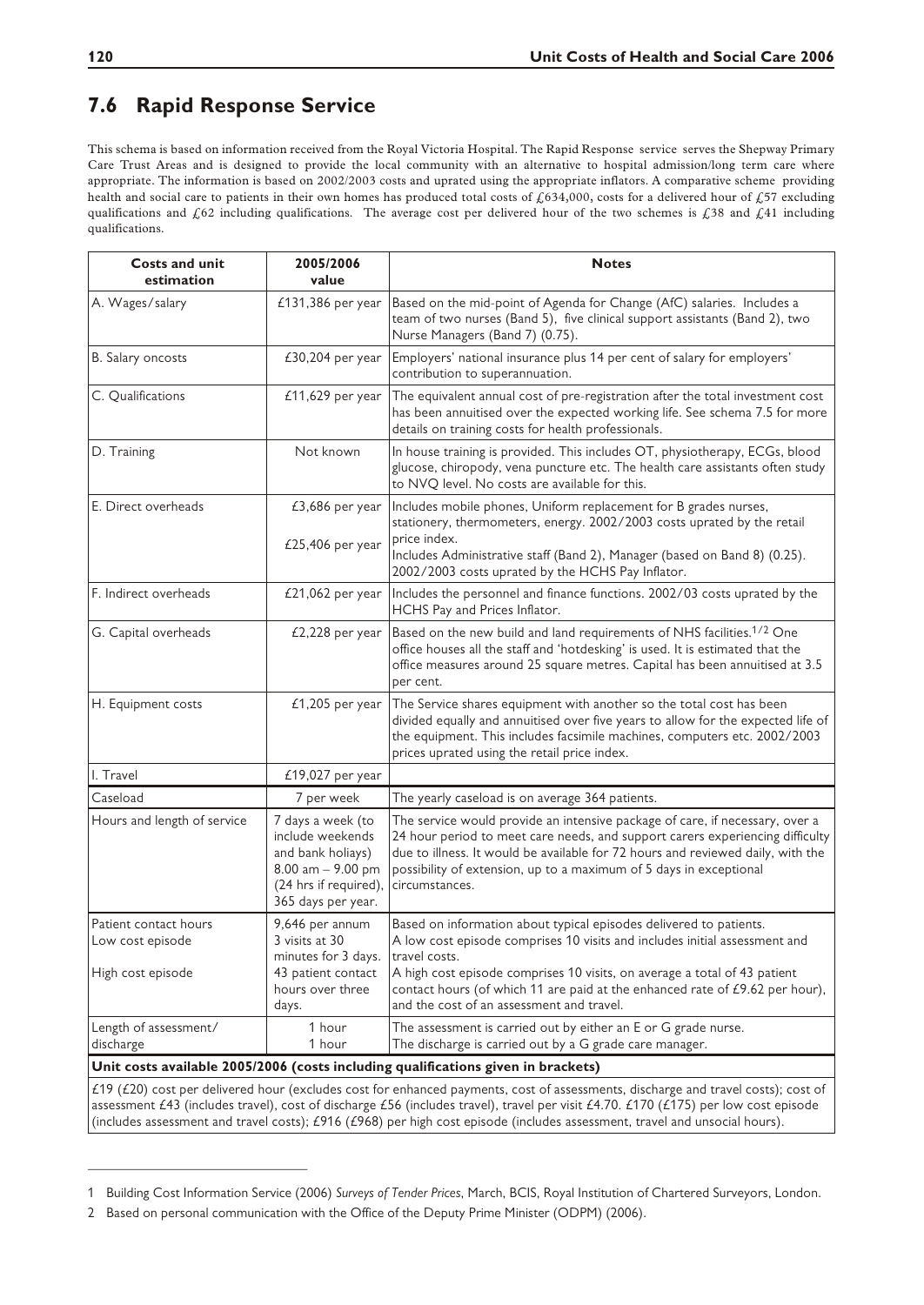### **7.7 Community Rehabilitation Unit**

This schema is based on a joint project between Kent County Council, Ashford Borough Council, Age Concern and Ashford Primary Care Trust. Homebridge provides recuperative care in seven purpose-built self contained units for older people who need a period of recuperation following an illness, fall or where people have had increasing problems managing daily living. Homebridge provides intensive therapy and support to rebuild mobility and confidence so they can return back home. A costing undertaken of another community rehabilitation unit for people requiring a period of rehabilitation after an episode in hospital has produced weekly costs of  $\mathcal{L}568$  per patient and a typical client episode of  $\mathcal{L}3,692$ .

| <b>Costs and unit</b>                                                      | 2005/2006                                                   | <b>Notes</b>                                                                                                                                                                                                                                                                                                                                      |
|----------------------------------------------------------------------------|-------------------------------------------------------------|---------------------------------------------------------------------------------------------------------------------------------------------------------------------------------------------------------------------------------------------------------------------------------------------------------------------------------------------------|
| estimation                                                                 | value                                                       |                                                                                                                                                                                                                                                                                                                                                   |
| A. Wages/salary                                                            | £ 60,567 per year                                           | This is based on a team of the Scheme Manager (20%), the number of hours<br>allocated to HomeBridge by a part time Care Manager (80%) and a team of<br>support workers who are provided by a Private Domicilliary Agency at a rate<br>of £10.38.                                                                                                  |
| B. Salary oncosts                                                          | £13,082 per year                                            | Employers' national insurance plus 14 per cent of salary for employers'<br>contribution to superannuation                                                                                                                                                                                                                                         |
| C. Direct overheads:<br>Administrative and<br>management costs             | £21,798 per year<br>£3,841 per year<br>£15,913 per year     | This includes maintenance, running costs, repair/renewal of fixtures/fittings.<br>Building expenses and equipment costs.<br>Includes Project Manager (0.05), CART coordinator (£1000), Social Services<br>Team Leader (0.08%) and Agency fees.                                                                                                    |
| D. Indirect overheads                                                      | £ 10,380 per year                                           | To cover the finance function.                                                                                                                                                                                                                                                                                                                    |
| E. Capital<br><b>Building costs</b><br>Land costs                          | £ 21,234 per year<br>£10,667 per year                       | Based on actual cost of the 7 units and a lounge (shared by sheltered housing)<br>and an office in 2004, and uprated using the Tender Price Index for Public<br>Sector Building (non housing). Land costs were an estimate based on its<br>alternate build value. Capital costs have been annuitised over 60 years at a<br>discount rate of 3.5%. |
| Occupancy                                                                  | 71%                                                         | On average 5 units of the 7 are occupied at any one time.                                                                                                                                                                                                                                                                                         |
| Case load                                                                  | 32 per year                                                 | The yearly case load for January 2004 to January 2005 was 32 clients.                                                                                                                                                                                                                                                                             |
| Average length of stay                                                     | 33 nights                                                   |                                                                                                                                                                                                                                                                                                                                                   |
| Hours and length of service                                                | 7 days a week (to include<br>weekends and bank<br>holidays) | The service is available 7 days a week with support workers working 10.5<br>hours daily (3,832 per year). The Scheme Manager is available from Monday<br>to Friday 7 am to 3 pm and in case of emergency there is also back up cover<br>during evenings, nights and weekends via the call centre.                                                 |
| Patient related hours                                                      |                                                             | All clients receive an initial assessment when referred to Homebridge usually<br>at hospital. They are assessed on arrival by a Community Care Manager who<br>continues to monitor them throughout their stay and discharges them at the<br>end of their stay.                                                                                    |
| Typical episode                                                            | 10 hours per week                                           | 50 per cent of clients stay on average 29 nights and receive 41 hours of<br>contact with a support worker per week plus the above.                                                                                                                                                                                                                |
| Low cost episode                                                           | 7 hours per week                                            | 25 per cent of clients stay 10 days and receive 10 hours with a support<br>worker a week plus the above                                                                                                                                                                                                                                           |
| High cost episode                                                          | 15 hours per week                                           | 25 per cent of clients stay on average 64 days and receive 137 hours with<br>support workers plus the above.                                                                                                                                                                                                                                      |
| Cost of hospital assessment<br>and admission to HomeBridge                 | £143                                                        | This takes between 3-5 hours of a Hospital Care Manager's time who<br>prepares the discharge from hospital and arranges the referral to<br>Homebridge. A further 3 hours is required by the Social Services Duty Desk<br>to make the admission arrangements at Homebridge. This is based on the<br>salary of a Care Manager's Assistant.          |
| Cost of discharge from<br>Homebridge                                       | £236                                                        | This is carried out by a Community Care Manager and takes 8.5 hours. It<br>involves 7.5 hours of face-to-face contact time for liaison with patient,<br>professionals, families and services and also 1 hour administration.                                                                                                                      |
| Cost of Health services<br>Community Assessment and<br>Rehabilitation Team | £170 per client per stay                                    | On average 7 hours of therapy or nursing care was provided by the CART<br>team costing £170 (face-to-face time). 50% of clients received on average 5<br>hours costing £117, 25% of clients received on average 18 hours costing £469<br>and 25% received 1 hour costing £22.                                                                     |
| Unit costs available 2005/2006                                             |                                                             |                                                                                                                                                                                                                                                                                                                                                   |

Full unit costs (all activities): Per unit £31,496 per year, £604 weekly (includes A to E); Per unit (full occupancy) £22,497 per year, £431 weekly. Costs per activity: assessment and referral £143 per client; discharge £236 per client, ambulance transport from hospital £36 per client;. £3.80 per session at day care, £3.10 per meal on wheels. Cost per episode: £1,424 cost of typical episode, £716 low cost episode; £3,348 high cost episode.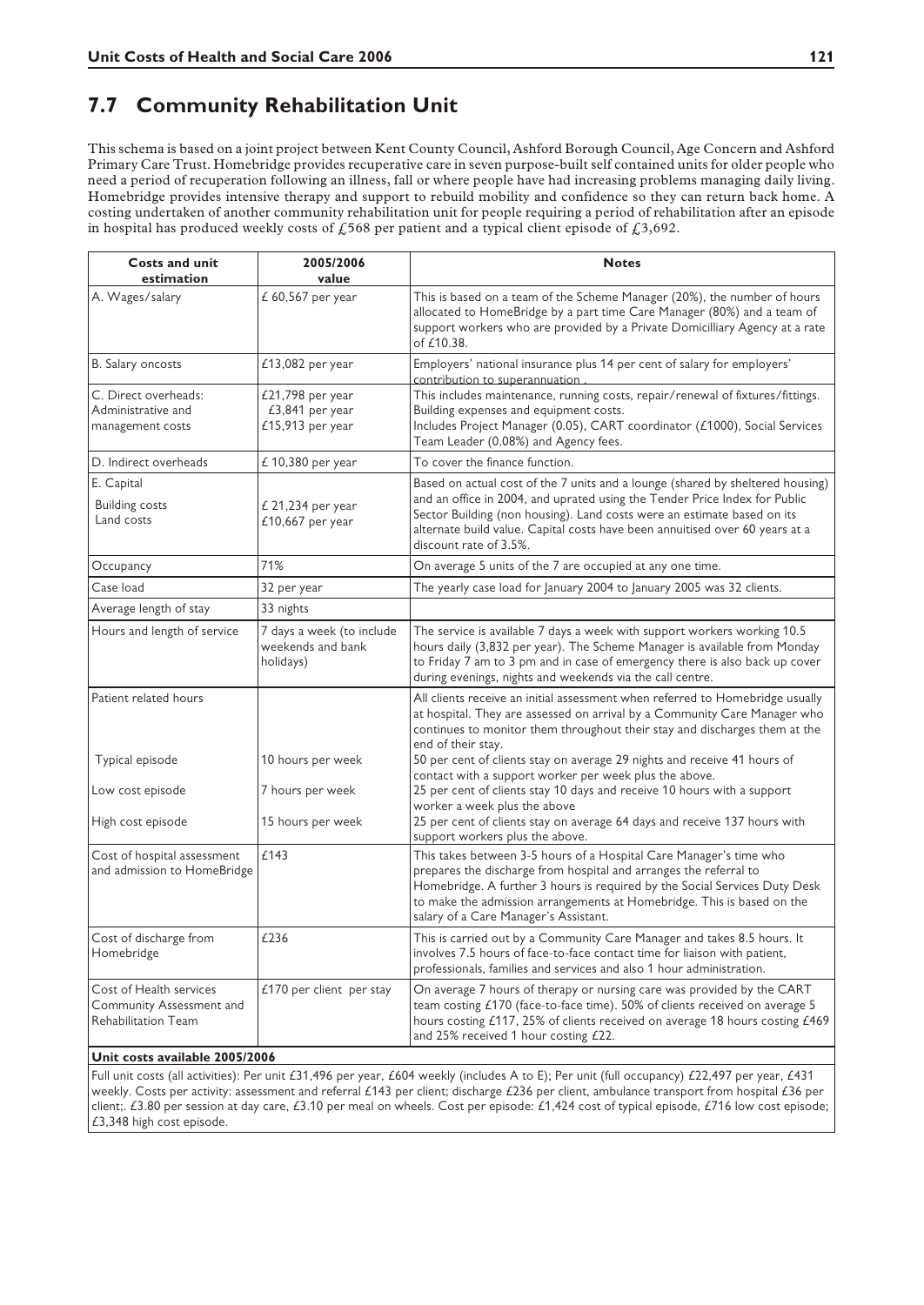#### **7.8 Hospital-based rehabilitation care scheme**

This rehabilitation unit is supervised by a nurse consultant and has undergone a service redesign to meet the changing needs of the community. It is managed by a modern matron, but has a strong multiprofessional team approach. The unit is divided into three sections consisting of the 'assessment area' where patients go for between 24-72 hours on admission to have their health care needs closely observed and identified. They then go to the 'progression area' which is for patients who need moderate to high nursing support where they undertake a rehabilitation programme and then to the 'independent area' when they are progressing well before returning home. In total there are 38 beds. These are 2005/06 salary costs and other costs are uprated to present values by using the appropriate HCHS inflators.

| <b>Costs and unit</b><br>estimation | 2005/2006<br>value                                                                                                                   | <b>Notes</b>                                                                                                                                                                                                                                                                                                                                                                          |
|-------------------------------------|--------------------------------------------------------------------------------------------------------------------------------------|---------------------------------------------------------------------------------------------------------------------------------------------------------------------------------------------------------------------------------------------------------------------------------------------------------------------------------------------------------------------------------------|
| A. Wages/salary plus oncosts        | £728,519 per year                                                                                                                    | Information provided by the PCT and converted to allow for Agenda for<br>Change. <sup>1</sup> Based on a team of a modern matron (Band 8), 3 nurse team<br>managers (Band 7), 7 nurse specialists (Band 6), (WTE 5.34), 8 nurses (WTE<br>6.31), 21 higher level clinical support workers (WTE 17.09), 4 clinical support<br>workers (WTE 3.2) and a support physiotherapist (Band 3). |
| B. Salary oncosts                   | £160,274 per year                                                                                                                    | Estimated national insurance and superannuation contribution. Based on<br>employers' national insurance and 14% of salary for employers' contribution<br>to superannuation                                                                                                                                                                                                            |
| C. Qualifications                   | £70,726 per year                                                                                                                     | The equivalent annual cost of pre-registration education after the total<br>investment cost has been annuitised over the expected working life <sup>2</sup> See<br>schema 7.5 for more information on training costs of health professionals.                                                                                                                                         |
| D. Overheads:<br>Direct overheads   | £87,295 per year                                                                                                                     | Includes drugs, dressings, medical equipment, uniforms, laundry allowance,<br>travel and subsistence.                                                                                                                                                                                                                                                                                 |
|                                     | £68,166 per year                                                                                                                     | Cost for maintenance etc.                                                                                                                                                                                                                                                                                                                                                             |
| Indirect overheads                  |                                                                                                                                      | £148,110 per year Includes Finance, Human resources, Board and Facilities.                                                                                                                                                                                                                                                                                                            |
| E. Capital overheads                | £74,479 per year                                                                                                                     | Those capital overheads relating specifically to the unit.                                                                                                                                                                                                                                                                                                                            |
| Other capital charges               | £16,385 per year                                                                                                                     | Capital proportioned out to all units                                                                                                                                                                                                                                                                                                                                                 |
| Hours and length of service         | 7 days a week (to<br>include weekends<br>and bank<br>holidays) 8.00 am<br>- 9.00 pm (24<br>hours if required),<br>365 days per year. | The service would provide an intensive package of care, if necessary, over a 24<br>hour period to meet care needs, and support carers experiencing difficulty due<br>to illness. It would be available for 72 hours and reviewed daily, with the<br>possibility of extension, up to a maximum of 5 days in exceptional<br>circumstances.                                              |
| Average length of stay              | 14 days                                                                                                                              | Information received from the PCT. Patients can stay up to six weeks, but<br>average length of stay is 14 days.                                                                                                                                                                                                                                                                       |
| Caseload per worker                 | 30 per month                                                                                                                         | Based on information received from the PCT. The total for 7 months was 209<br>(PSSRU estimate is 358 for 12 months).                                                                                                                                                                                                                                                                  |
|                                     |                                                                                                                                      | Unit costs available 2005/2006 (costs including qualifications given in brackets)                                                                                                                                                                                                                                                                                                     |
| £1,457 (£1,528).                    |                                                                                                                                      | Weekly service costs per bed £596 (£764), Average annual cost per patient £4,032 (£4,229), Cost of a typical client episode                                                                                                                                                                                                                                                           |

<sup>1</sup> NHS Employers (2005) *Agenda for Change, NHS Terms and Conditions of Service Handbook*, NHS Employers, London.

<sup>2</sup> Netten, A., Knight, J., Dennett, J., Cooley, R. & Slight, A. (1998) Development of a ready reckoner for staff costs in the NHS, Vols 1&2, Personal Social Services Research Unit, University of Kent, Canterbury.